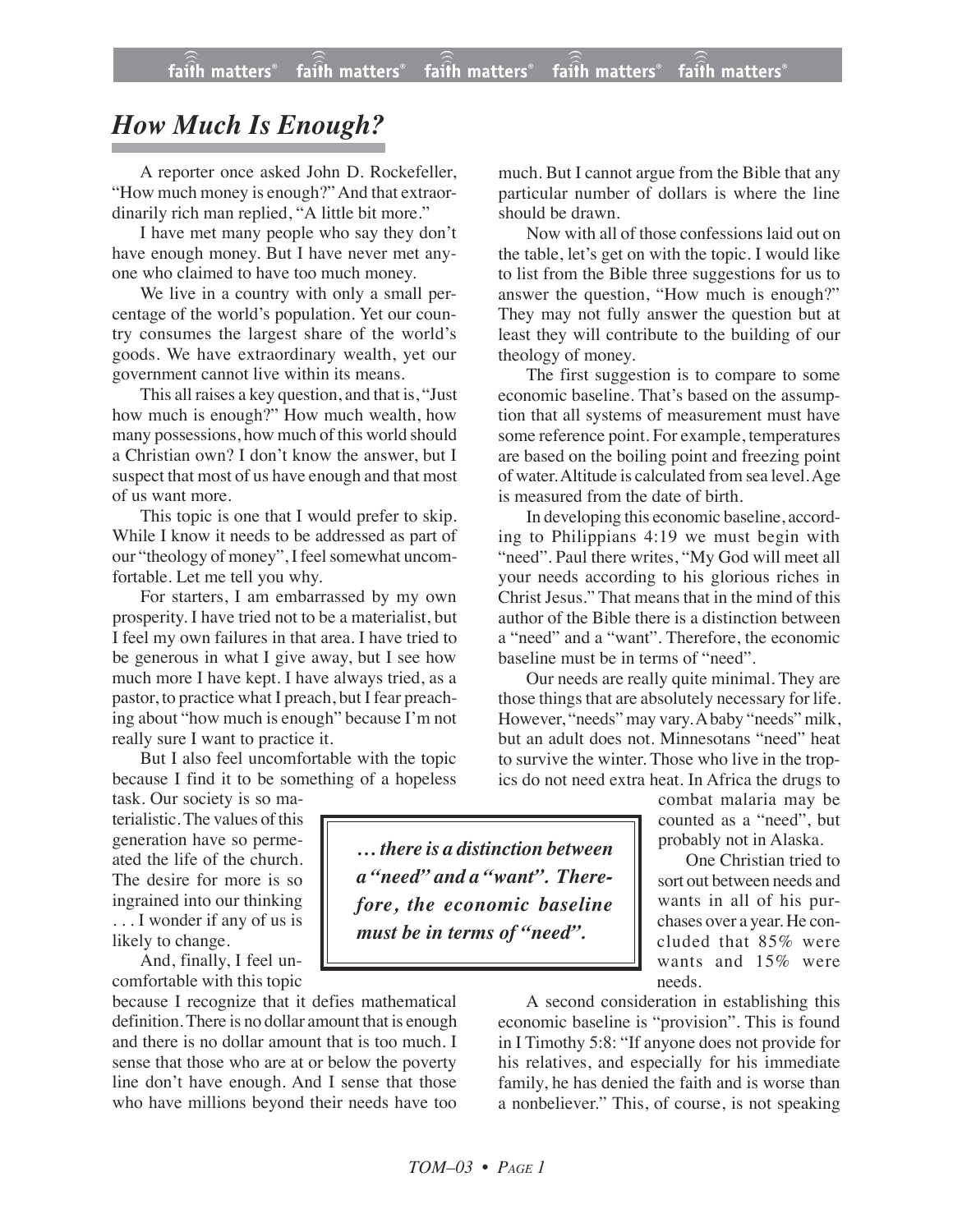of someone who is willing but unable to provide for a family. Rather, it is referring to someone who is unwilling to provide for a family.

This subject is open to broad interpretation because some would count provision for the family to include designer clothes and ballet lessons. Others would include insulin for a diabetic child. Assuming that the "provision baseline" and the "need baseline" are closely related, then provision means "needs" not "wants".

If we really want to get specific we should look at I Timothy 6:8: " . . . if we have food and clothing, we will be content with that." This refers to the essential protection from the elements and essential nutrition. Some may argue that food includes balanced diet and clothing extends to the latest styles, but that is stretching the teaching beyond it's original intent!

I am not arguing that we should live at the baseline or minimum. That's probably not reasonable or likely. And I admit that the baseline is somewhat subjective. Bare minimum needs are perceived and measured differently.

What I am suggesting is that our theology of money should seek to draw the baseline somewhere. We need to have a reference point for measurement. And that reference point should never be other people because they will invariably lead us into either pride or covetousness. For example, we look at how much money someone else makes or what car they drive or the house in which they live and we measure our contentment and worth as to whether we have more or less. That is a tragic way to approach the whole topic.

Once the baseline is established, we then determine where we are in relationship to that baseline. This gives some kind of a measurable answer to the question, "How much is enough?"

A second suggestion for trying to answer the question "How Much is Enough?" is to decide what gives life meaning. The Bible is very direct in answering "How much is enough?" in terms of the essential meaning of a person's life. Let's look at Jesus' words in Luke 12:15: "Then he said to them, 'Watch out! Be on your guard against all kinds of greed; a man's life does not consist in the abundance of his possessions.' "

This absolutely contradicts the monetary message of our society where advertisements, magazines, newspapers, TV and our daily conversations constantly tell us that the measure of a person's life IS in the abundance of possessions. Life is defined in terms of what we have.

In the following verses in Luke 12 Jesus tells the story of a man who didn't know what to do with all his wealth, so he built bigger and better barns. His life was defined by his possessions and he wanted more and more. On the night the barns were completed, he died. God called him a fool!

Next Jesus compares the birds and the animals and points out that God provides food and shelter and all that's necessary for them—he provides all their basic needs.

All of this leads up to what should give meaning to life in Luke 12:31 where Jesus says, "But seek his kingdom, and these things will be given to you as well." In other words, we must decide if the meaning of life comes from material things or spiritual things. Are we living for this world or are we living for Christ's kingdom?

Another Bible author, John, writes in I John 2:15, "Do not love the world or anything in the world. If anyone loves the world, the love of the Father is not in him." Strong words indeed!

The things of the world are addictive—as addictive as cigarettes, alcohol or cocaine! It is incredibly difficult to get unhooked when we become materialists. We want more and more and more. We rationalize that it's good for us. We actually convince ourselves that bad is good.

God challenges us to find life's meaning in terms of him and his kingdom. How much we have, what we earn, the car we drive, the clothes we wear are all comparatively unimportant.

Let me suggest something here that makes me squirm just to talk about it. It is that we, as Christians, have been infiltrated by the world's values. For many of us it is important what we have, how people think of us, the house in which we live . . . those things that are essentially materialistic. Perhaps we should operate on the assumption that we are dominated by the world's system and the world's materialism—unless we can demonstrate otherwise. In this case, I think the safest assumption is that we are guilty until we can prove ourselves innocent!

There is a fascinating story behind the Nobel Prizes awarded for achievement in literature, chemistry, physics, economics, medicine and peace.